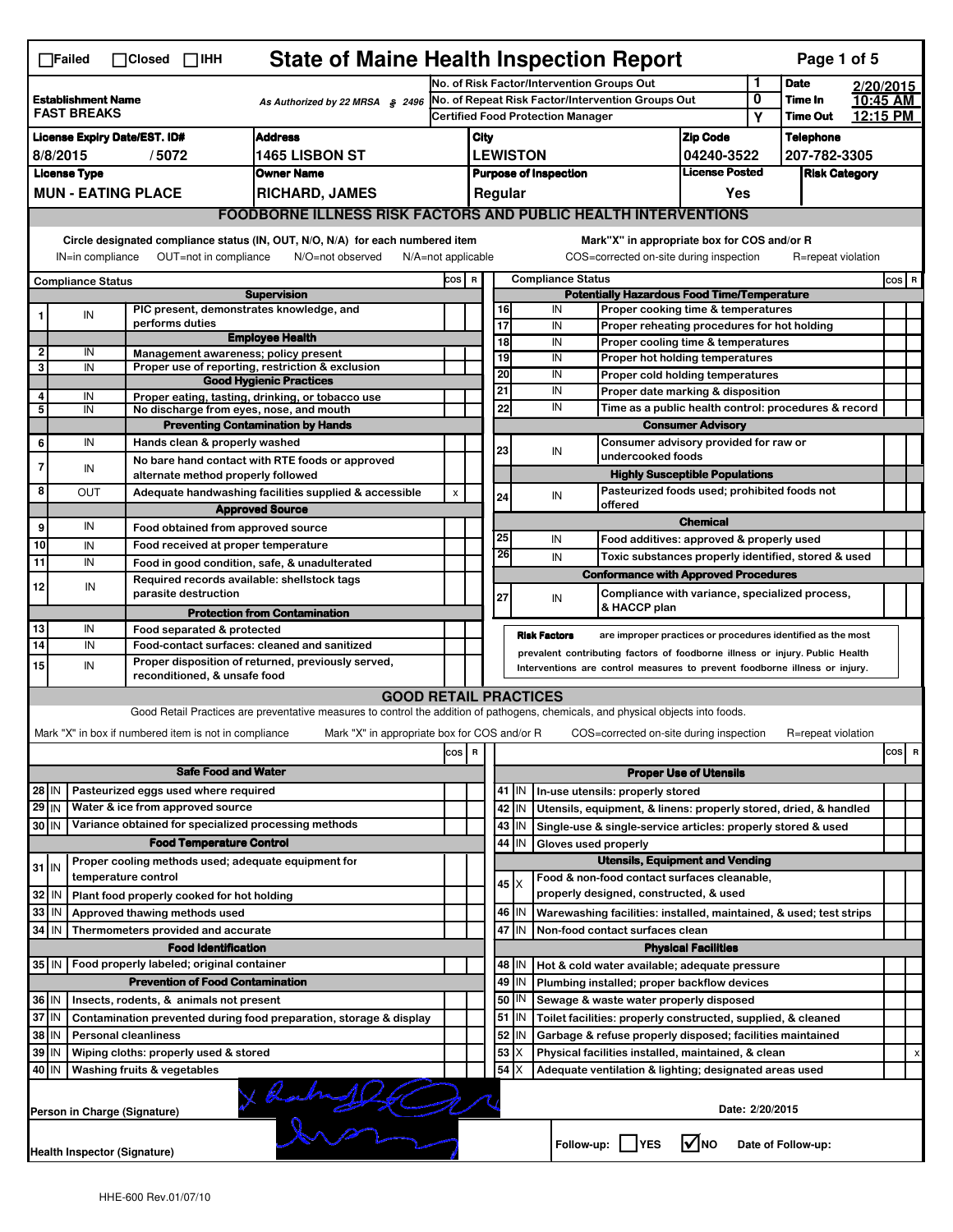|                                                   |                                  | <b>State of Maine Health Inspection Report</b> | Page 2 of 5       |                        |                                  |
|---------------------------------------------------|----------------------------------|------------------------------------------------|-------------------|------------------------|----------------------------------|
| <b>Establishment Name</b><br><b>FAST BREAKS</b>   |                                  | As Authorized by 22 MRSA § 2496                | 2/20/2015<br>Date |                        |                                  |
| License Expiry Date/EST. ID#<br>8/8/2015<br>/5072 | <b>Address</b><br>1465 LISBON ST | City / State<br><b>LEWISTON</b>                | /ME               | Zip Code<br>04240-3522 | <b>Telephone</b><br>207-782-3305 |
|                                                   |                                  | <b>Temperature Observations</b>                |                   |                        |                                  |
| Location                                          | <b>Temperature</b>               |                                                | <b>Notes</b>      |                        |                                  |
| walk-in                                           | 40                               |                                                |                   |                        |                                  |
| beer cooler                                       | 36                               |                                                |                   |                        |                                  |
| sandbar                                           | 39                               |                                                |                   |                        |                                  |
| cooler                                            | 39                               |                                                |                   |                        |                                  |
| hot water                                         | 110 plus                         |                                                |                   |                        |                                  |



**Date: 2/20/2015**

**Health Inspector (Signature)**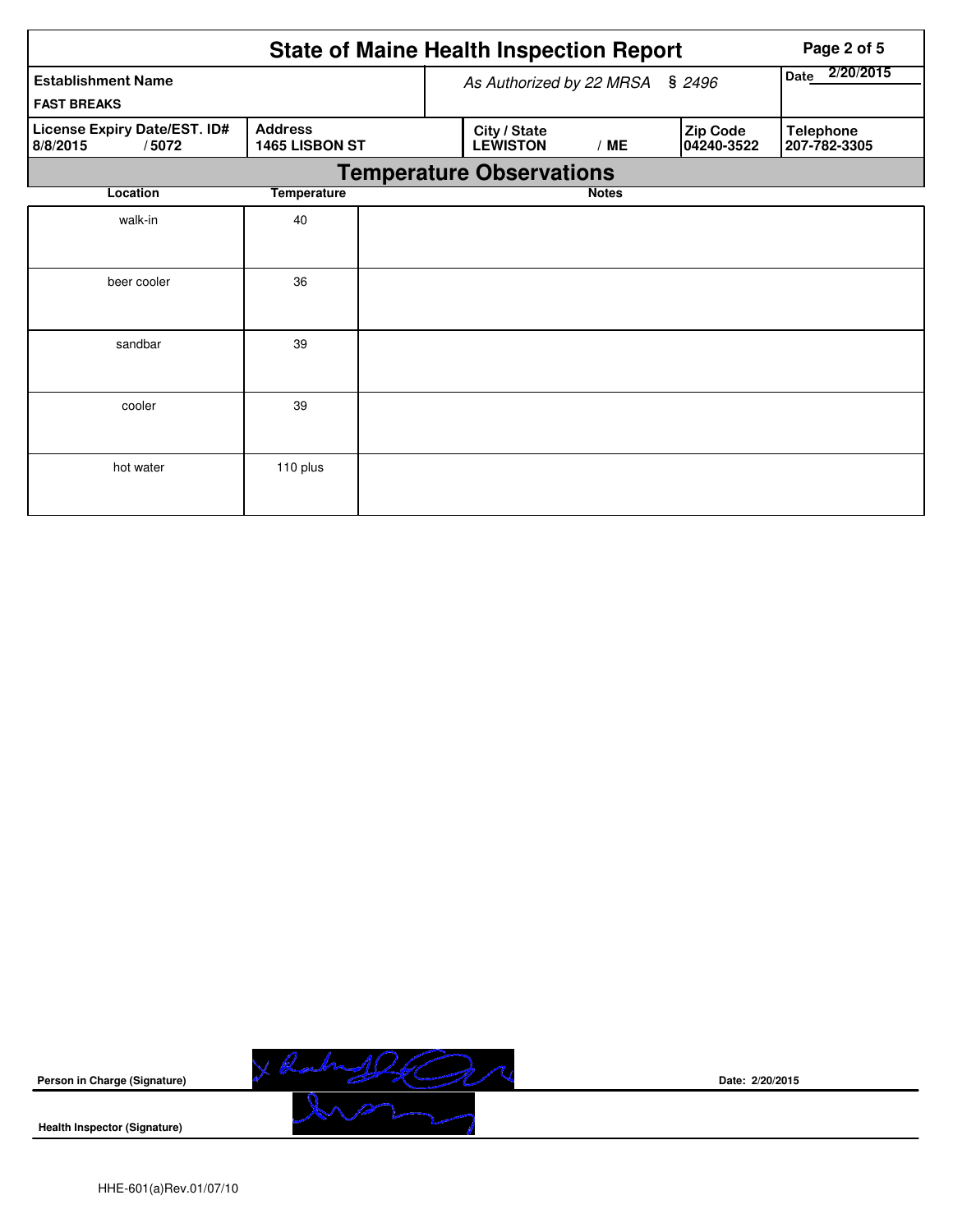| <b>Establishment Name</b><br><b>FAST BREAKS</b><br><b>Address</b><br>License Expiry Date/EST. ID#<br>City / State<br><b>LEWISTON</b><br>/5072<br>1465 LISBON ST<br>8/8/2015<br>МE<br><b>Observations and Corrective Actions</b><br>Violations cited in this report must be corrected within the time frames below, or as stated in sections<br>8-405.11 and 8-406.11 of the Food Code<br>8: 5-205.11.(B): N: Hand washing facility being used for other than hand washing.<br>INSPECTOR NOTES: corretced on site-used for dishes<br>45: 4-204.12: N: Equipment openings, closures and deflectors are improperly designed and constructed.<br>INSPECTOR NOTES: replace door seal walk-in cooler door<br>53: 6-101.11.(A): N: Indoor surfaces are not properly constructed as to be smooth, durable, and easily cleanable or constructed of nonabsorbent material<br>in areas of moisture.<br>INSPECTOR NOTES: paint interior of walk-in cooler door--seal wood in back of handdsink(worn)<br>53: 6-201.11: N: Floors, walls, and ceilings are not smooth and easily cleanable.<br>INSPECTOR NOTES: re-paint walls back of equipment where paint is peeling | <b>Zip Code</b><br>04240-3522 | 2/20/2015<br><b>Date</b> |
|-----------------------------------------------------------------------------------------------------------------------------------------------------------------------------------------------------------------------------------------------------------------------------------------------------------------------------------------------------------------------------------------------------------------------------------------------------------------------------------------------------------------------------------------------------------------------------------------------------------------------------------------------------------------------------------------------------------------------------------------------------------------------------------------------------------------------------------------------------------------------------------------------------------------------------------------------------------------------------------------------------------------------------------------------------------------------------------------------------------------------------------------------------------|-------------------------------|--------------------------|
|                                                                                                                                                                                                                                                                                                                                                                                                                                                                                                                                                                                                                                                                                                                                                                                                                                                                                                                                                                                                                                                                                                                                                           |                               |                          |
|                                                                                                                                                                                                                                                                                                                                                                                                                                                                                                                                                                                                                                                                                                                                                                                                                                                                                                                                                                                                                                                                                                                                                           |                               |                          |
|                                                                                                                                                                                                                                                                                                                                                                                                                                                                                                                                                                                                                                                                                                                                                                                                                                                                                                                                                                                                                                                                                                                                                           |                               |                          |
|                                                                                                                                                                                                                                                                                                                                                                                                                                                                                                                                                                                                                                                                                                                                                                                                                                                                                                                                                                                                                                                                                                                                                           |                               |                          |
|                                                                                                                                                                                                                                                                                                                                                                                                                                                                                                                                                                                                                                                                                                                                                                                                                                                                                                                                                                                                                                                                                                                                                           |                               |                          |
|                                                                                                                                                                                                                                                                                                                                                                                                                                                                                                                                                                                                                                                                                                                                                                                                                                                                                                                                                                                                                                                                                                                                                           |                               |                          |
|                                                                                                                                                                                                                                                                                                                                                                                                                                                                                                                                                                                                                                                                                                                                                                                                                                                                                                                                                                                                                                                                                                                                                           |                               |                          |
|                                                                                                                                                                                                                                                                                                                                                                                                                                                                                                                                                                                                                                                                                                                                                                                                                                                                                                                                                                                                                                                                                                                                                           |                               |                          |
|                                                                                                                                                                                                                                                                                                                                                                                                                                                                                                                                                                                                                                                                                                                                                                                                                                                                                                                                                                                                                                                                                                                                                           |                               |                          |
|                                                                                                                                                                                                                                                                                                                                                                                                                                                                                                                                                                                                                                                                                                                                                                                                                                                                                                                                                                                                                                                                                                                                                           |                               |                          |
|                                                                                                                                                                                                                                                                                                                                                                                                                                                                                                                                                                                                                                                                                                                                                                                                                                                                                                                                                                                                                                                                                                                                                           |                               |                          |
|                                                                                                                                                                                                                                                                                                                                                                                                                                                                                                                                                                                                                                                                                                                                                                                                                                                                                                                                                                                                                                                                                                                                                           |                               |                          |
|                                                                                                                                                                                                                                                                                                                                                                                                                                                                                                                                                                                                                                                                                                                                                                                                                                                                                                                                                                                                                                                                                                                                                           |                               |                          |
| 53: 6-201.13.(A): N: Floor and wall junctures are not enclosed and sealed.                                                                                                                                                                                                                                                                                                                                                                                                                                                                                                                                                                                                                                                                                                                                                                                                                                                                                                                                                                                                                                                                                |                               |                          |
| INSPECTOR NOTES: repair cove base back of pizza oven                                                                                                                                                                                                                                                                                                                                                                                                                                                                                                                                                                                                                                                                                                                                                                                                                                                                                                                                                                                                                                                                                                      |                               |                          |
| 54: 6-501.14.(A): N: Ventilation not clean.                                                                                                                                                                                                                                                                                                                                                                                                                                                                                                                                                                                                                                                                                                                                                                                                                                                                                                                                                                                                                                                                                                               |                               |                          |
| INSPECTOR NOTES: have range hood system cleaned                                                                                                                                                                                                                                                                                                                                                                                                                                                                                                                                                                                                                                                                                                                                                                                                                                                                                                                                                                                                                                                                                                           |                               |                          |



**Date: 2/20/2015**

**Health Inspector (Signature)**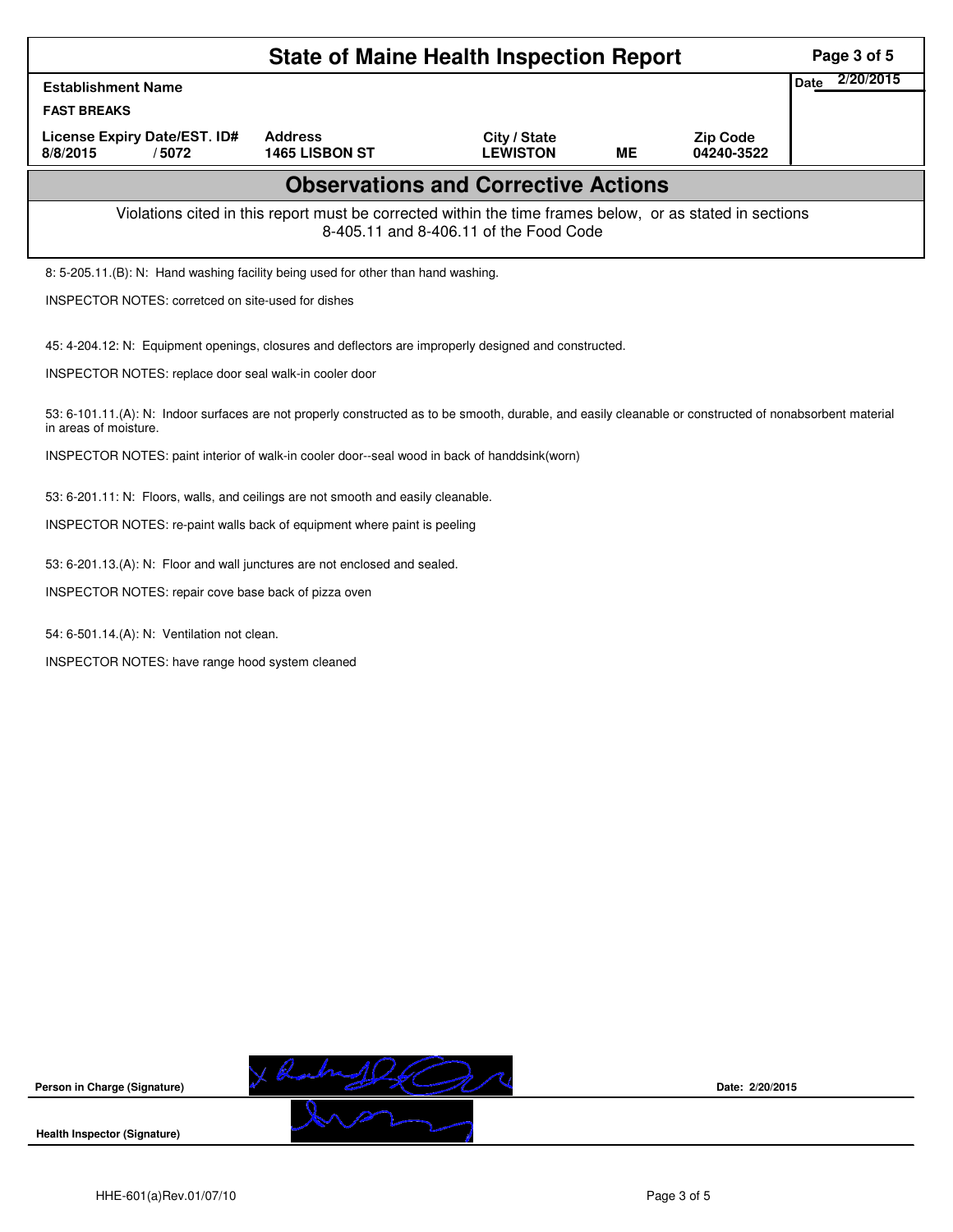| <b>State of Maine Health Inspection Report</b>     |                                         |                                 |    |                               |                          |  |  |  |
|----------------------------------------------------|-----------------------------------------|---------------------------------|----|-------------------------------|--------------------------|--|--|--|
| <b>Establishment Name</b>                          |                                         |                                 |    |                               | 2/20/2015<br><b>Date</b> |  |  |  |
| <b>FAST BREAKS</b>                                 |                                         |                                 |    |                               |                          |  |  |  |
| License Expiry Date/EST. ID#<br>8/8/2015<br>/ 5072 | <b>Address</b><br><b>1465 LISBON ST</b> | City / State<br><b>LEWISTON</b> | MЕ | <b>Zip Code</b><br>04240-3522 |                          |  |  |  |
| <b>Inspection Notes</b>                            |                                         |                                 |    |                               |                          |  |  |  |

## Certified Food Protection Manager

Unless directed otherwise, all Eating Establishments are required to submit a copy of their Certified Food Protection Manager (CFPM) certificate. A CFPM must be hired within 90 days of a new eating establishment opening or when a CFPM leaves employment. For a list of CFPM courses and trainers go to http://www.maine.gov/healthinspection/training.htm

Please provide a copy of this certification(s) to your inspector  $\lceil$  Susan Reny  $\rceil$  by emailing to

[ sreny@lewistonmaine.gov ] or faxing to 207-795-5071. A copy may also be sent to Carol Gott, Health Inspection Program, 286 Water St. 3rd Floor, Augusta, ME 04333 or carol.gott@maine.gov.

Please include the name of your establishment and the establishment ID# with your certification(s).

### 2013 Maine Food Code Adoption

The Maine Food Code was adopted in October of 2013. Please refer to our website for a copy,

http://www.maine.gov/healthinspection. Following are a few of the major changes:

" No Bare Hand Contact with Ready-To-Eat Food. Handlers are required to use gloves, utensils, deli papers, etc., to avoid bare hand contact with ready-to-eat food;

- Establishments must have clean-up procedures for employees to follow following vomiting and diarrheal events;
- Responsibilities of the person in charge for ill employees (exclusions and restrictions); and,
- Date marking of Ready-to-eat potentially hazardous foods.

# Violation Correction Timeframe

Critical violations should be corrected on site, but in any event, within 10 days. The licensee must contact the inspector when the critical violation has been addressed at 207-( 513-3125 Ext 3224 ) or email ( sreny@lewistonmaine.gov ). Non-critical violations must be corrected within 30 days. Failure to satisfactorily correct these violations before the follow-up inspection may result in enforcement proceedings by the Department to include fines and penalties, which are outlined in Sections 7, 8 and 9 of the Rules Relating to the Administration and Enforcement of Establishments Licensed by the Health Inspection Program available at http://www.maine.gov/healthinspection. License renewals can be denied if violations are not corrected within the noted timeframes.

### C= Critical violation and NC= Non-critical violation

"Critical violation" means a provision of the Food Code that, if in non-compliance, is more likely than other violations to contribute to food contamination, illness or environmental health hazard.

#### Additional Inspection Fee

License fees provide for two inspections per year. When additional inspections are required, the Department may charge an additional \$100 fee to cover the costs of each additional inspection or visit.

#### Document Retention/Posting

Pursuant to the Maine Food Code, the establishment's current license must be displayed. In addition, a sign or placard must be posted in a conspicuous area notifying consumers that a copy of the most recent inspection report is available upon request. CFPM certificates must be posted in a conspicuous area and must be available to the Department upon request.

Gave PIC copies of the following:No bare hand contact-date marking-Employee health awareness-vomit-bodily fluid cleanup procedure

Redmond Alward is a CFPM Exp 10/10/2017 Cert# 9473208

**Person in Charge (Signature)**



**Date: 2/20/2015**